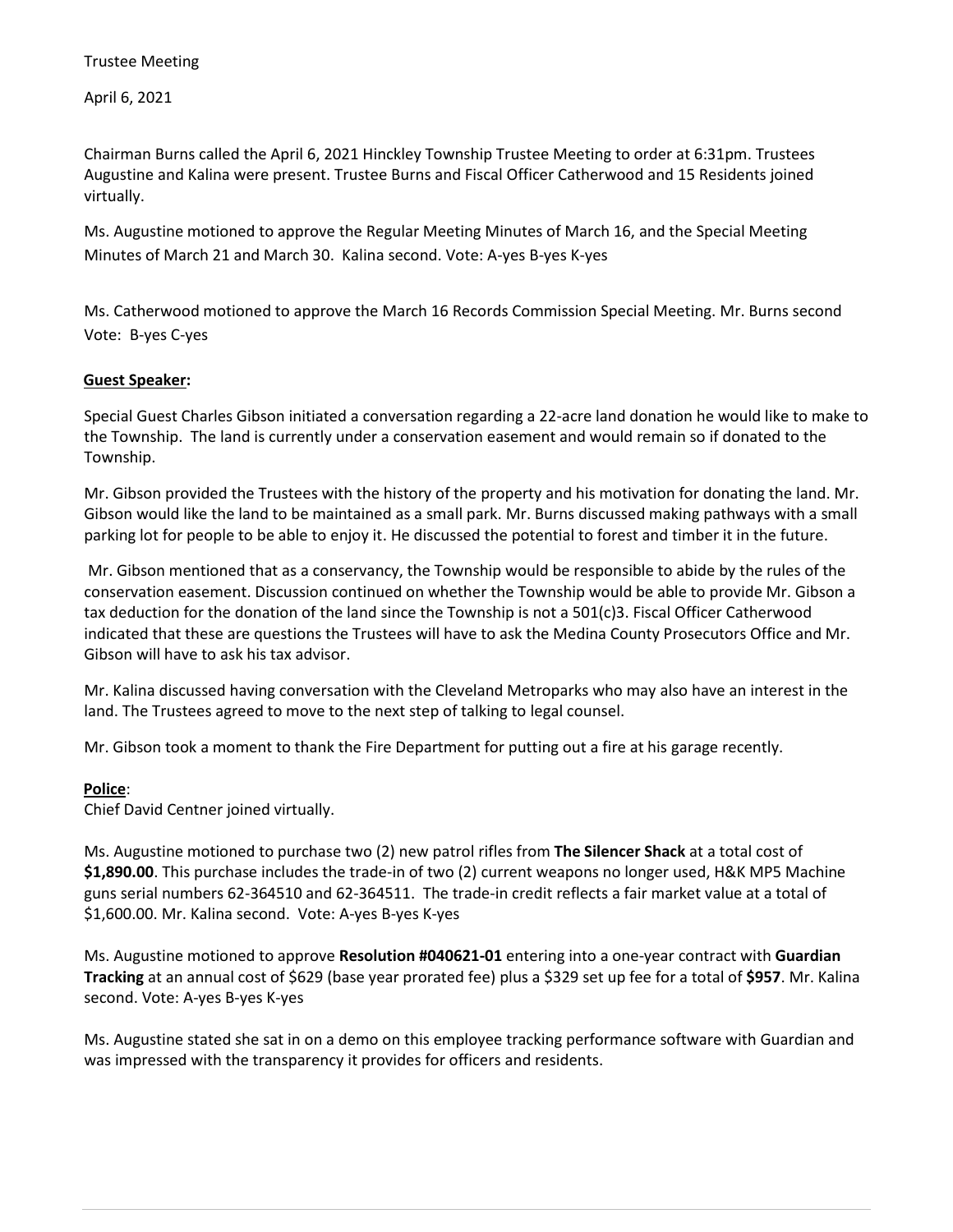April 6, 2021

# **FIRE**

Chief Jestin Grossenbaugh joined virtually.

Ms. Augustine motioned for appropriations of **\$100.00** to the **Medina County Fire Chiefs Association** for Chief Grossenbaugh's annual dues. Kalina second. Vote: A-yes B-yes K-yes

Ms. Augustine motioned for appropriations of **\$126.00** (inc. shipping) to the **International Code Council** for the **2017 Ohio Mechanical Code** book. Kalina second. Vote: A-yes B-yes K-yes

Ms. Augustine made a motion for appropriations of **\$1,100.00** to **FlowMSP** for the annual license fee. Kalina second. Vote: A-yes B-yes K-yes

Ms. Augustine made a motion for appropriations of **\$716.41** to **Amazon** for a 5' x 3' dry erase board (\$158.90) and a 5-drawer flat file storage cabinet (\$557.51) for building blueprints for annual fire inspections. Kalina second. Vote: A-yes B-yes K-yes

Ms. Augustine made a motion for appropriations of **\$467.20** to **ASAP Door Company Inc** for annual service on six garage doors and motor drives. Kalina second. Vote: A-yes B-yes K-yes

Ms. Augustine made a motion for appropriations of **\$1,385.00** to **State Window Shade and Drapery** for 6 roller window shades and installation for the office area. Kalina second. Vote: A-yes B-yes K-yes

Ms. Augustine made a motion for appropriations of **\$5,848.99** to **Force USA** for a G12 All-in-one Trainer for the workout area. Kalina second. Vote: A-yes B-yes K-yes

Chief Grossenbaugh stated that the current fitness equipment is old and was donated through the years and needs to be replaced.

Ms. Augustine made a motion to approve a 180-day leave of absence effective immediately for Dustin Baizar. Kalina second. Vote: A-yes B-yes K-yes

Chief Grossenbaugh explained that Mr. Baizar was recently hired full-time for another department and is unable to work for any other departments for six months.

Ms. Augustine made a motion to amend motion for **Precision Painting**, reducing their service cost from \$925 to \$725. Kalina second. Vote: A-yes B-yes K-yes

Chief Grossenbaugh stated that the Firemen's Association recently received an anonymous **\$50,000** donation for a fully equipped UTV. Any remaining Firemen's Association funds saved for the UTV will be donated to the fire department and used for CPR equipment and other items to be approved later.

Chief Grossenbaugh also announced the fire department received notice they will receive a Firehouse Subs Grant of **\$25,858.00** for battery operated auto extrication tools.

# **SERVICE**

Service Director Mike Behary joined virtually.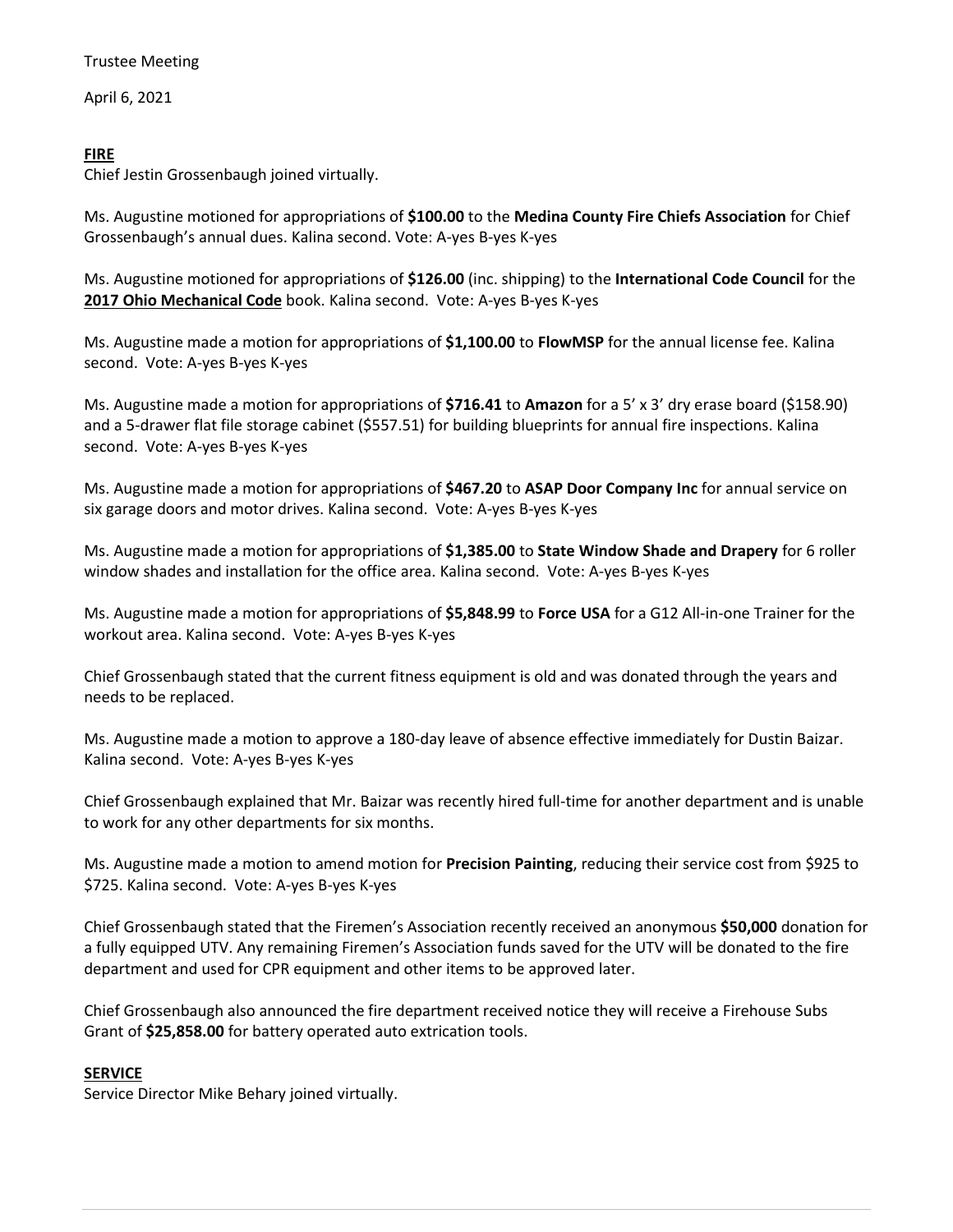April 6, 2021

Mr. Burns motioned for appropriations and approval to purchase a stainless-steel coal chute guillotine (\$2,200.00 install included) and electric asphalt tarp with fittings (\$2,900.00 install included) from **Judco, Inc**. with a cost not to exceed **\$6,000.00**. Augustine second Vote: A-yes B-yes K-yes

Mr. Burns made a motion for **Resolution #040621-02** authorizing participation in the **ODOT Road Salt Contracts** for 2022. The entire verbiage and signed contract have been entered as part of the meeting minutes. The Township will purchase 900 tons for next year. Kalina second. Vote: A-yes B-yes K-yes

Mr. Behary discussed the recent Trustee Special Meeting where it was decided to focus on repairs and paving on Mattingly, Oakwood Lane, and Michelle Ridge. Repairs will begin in 2021 with paving in 2022. Valley Brook Boulevard from Willow Brook Lane to Brook Haven Lane will be targeted for concrete replacement in 2022. Mr. Behary will contact the Medina County Engineers Office for project engineering.

# **CEMETERY**

The Trustees reviewed a Maple Hill Cemetery Deed (Matticola) for four lots. The deeds will be signed in front of two witnesses on April 7, 2021.

## **ZONING**

Mr. Kalina informed the Trustees of the following:

- The  $4<sup>th</sup>$  Quarter Zoning Report will be tabled.
- The Board of Zoning Appeals (BZA) Public Hearing re: Senior Housing project has been continued with a Public Hearing for Conditional Request scheduled for April 24, 2021.
- Mr. Kalina swore in Marcus Fisher to the Zoning Commission and he was selected as the vice-chair. At the April meeting of the Zoning Commission the definition of service stations was discussed and a preliminary plan for Kubala Farms was reviewed.
- An alternate position for the Zoning Commission has been posted and four applicants submitted resumes. The Trustees discussed interviewing candidates for this opening on April 19 in the evening.
- A Pine Hills Subdivision temporary turnaround was presented. Mr. Kalina discussed how this type of request was submitted for Skyland Falls with the proper security bonding in place to assure subdivision roadway completion in the event of failure to do so by the project developer.

Ms. Augustine made a motion to adopt **Resolution #040621-03** amending **Resolution #060220-01** to reflect an amendment to the Hinckley Township Policy Manual for Volunteer Fire Personnel, page 19, Section 2.3 Payroll Warrants. "Firefighters shall be paid bi-weekly." Kalina second. Vote: A-yes B-yes K-yes

Ms. Augustine announced the following:

- She will hold a Trustee Tea on April 22 at 12:00 noon at Bronger's Park, she intends to interact with and hear the interests of her constituents.
- The Memorial Day Parade will be May 31st at 9:00 a.m. departing from Our Lady of Grace Church. Medina County Commissioner Colleen Swedyk will be the Guest Speaker.
- Highland High School students are available to assist senior citizens with free yard clean up. Call Tina at 216-385-0030 to book.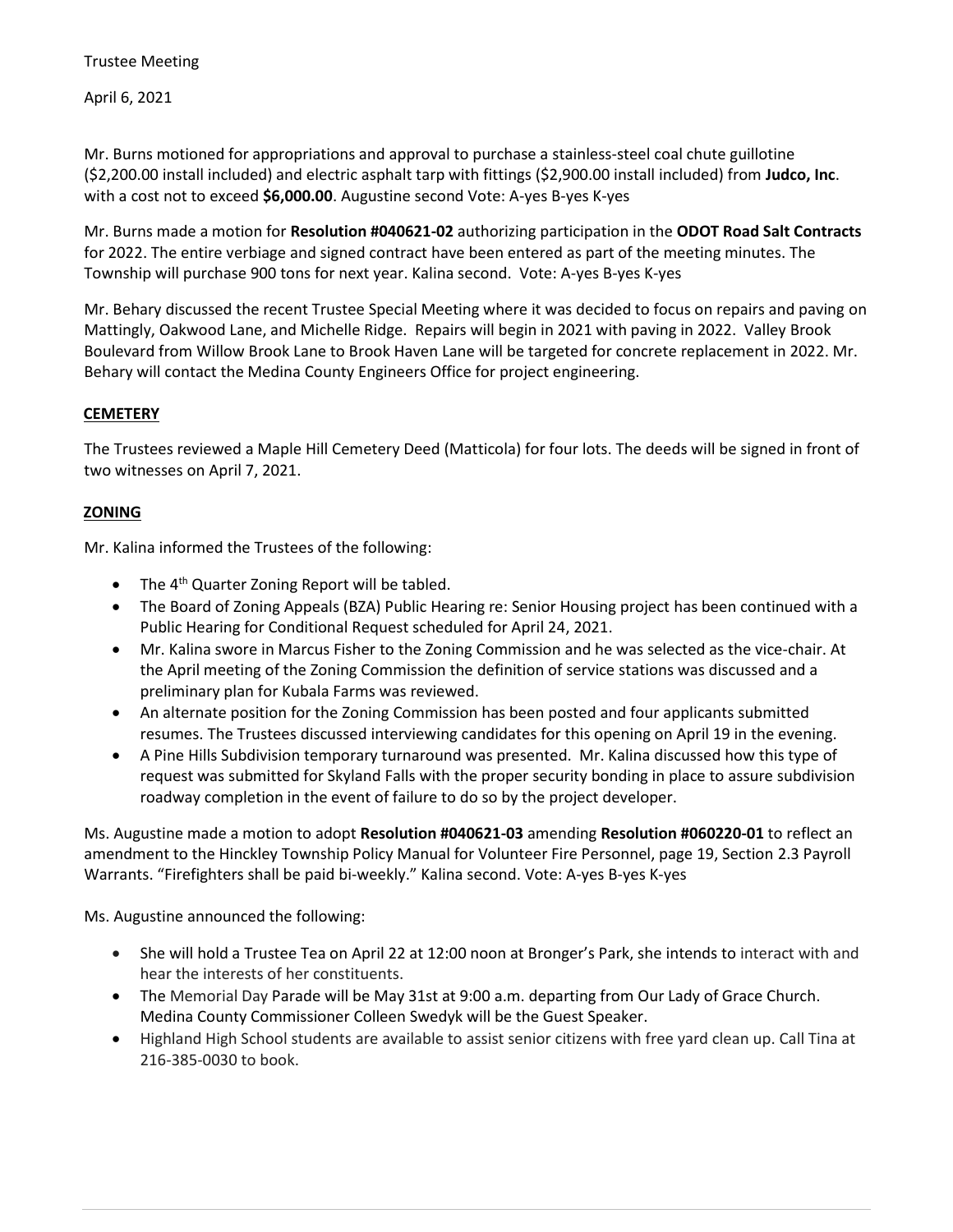April 6, 2021

• Medina County Solid Waste District has solid waste vouchers valid from April 5-July 31. This allows bulk items to be disposed of at rate of \$46.80 per ton. Call Township to receive a voucher, 20 vouchers are available.

Mr. Burns announced that the Kobak Ball Fields Lighting Project received a Capital Improvements Grant for **\$32,000.00.** He commended former Trustee Schulte for his efforts on acquiring this grant. Mr. Burns will submit the paperwork required and update the Trustees on the status.

Mr. Burns announced that the next Trustee meeting will be a virtual meeting with the Hinckley Elementary School third grade on April 20, 2021 at 9:15 a.m.

Mr. Burns provided a progress report on the east wall of the former fire station, the architects have completed the bid package and it is with the Medina County Prosecutors Office for review. Once reviewed, the project will be ready for bidding.

Mr. Burns discussed that the Trustees have created a new resident letter and all agreed it is ready for distribution.

Mr. Burns informed the group that the septic tank for the Administration Building and Police Department will be delivered and installed next week.

## **FISCAL OFFICER**

Mr. Burns made a motion to reimburse the Hinckley Fire Department Community Benefit Fund (501c3) \$700.00 for the Senior Snow Plow Program. Augustine second. Vote: A-yes, B-yes, K-yes.

Mr. Burns made a motion to renew the Hinckley Township's Workers' Compensation third party administration through Sedgwick (formerly Compmanagement + CareWorks) for the Rating Year 2022 for the annual amount of \$1,670.00. Augustine second. Vote: A-yes, B-yes, K-yes.

Mr. Burns made a motion to approve reimbursing Patrolman Shawn Landis a bi-annual payment of \$1,200.00 in lieu of Hinckley Township health insurance in accordance with the OPBA Hinckley Patrolmen's Collective Bargaining Agreement. Augustine second. Vote: A-yes, B-yes, K-yes.

Ms. Catherwood informed the Trustees that the Star Plus Investment account will no longer be made available by the Ohio Treasurers Office, all funds currently held in the Star Plus account will be automatically moved to the Star Ohio Investment account.

Mrs. Catherwood stated the fund balance is \$6,134,566.15.

Ms. Catherwood stated that there are no final judgements against the Township. She mentioned that a case is pending against the Township regarding Solid Waste.

## **Public Questions & Comments:**

Jack Swedyk asked to be recognized. He spoke about previous meeting where trustees motioned to rescind a previous motion prohibiting the use of Township social media outlets of which he was in agreement. Ms.